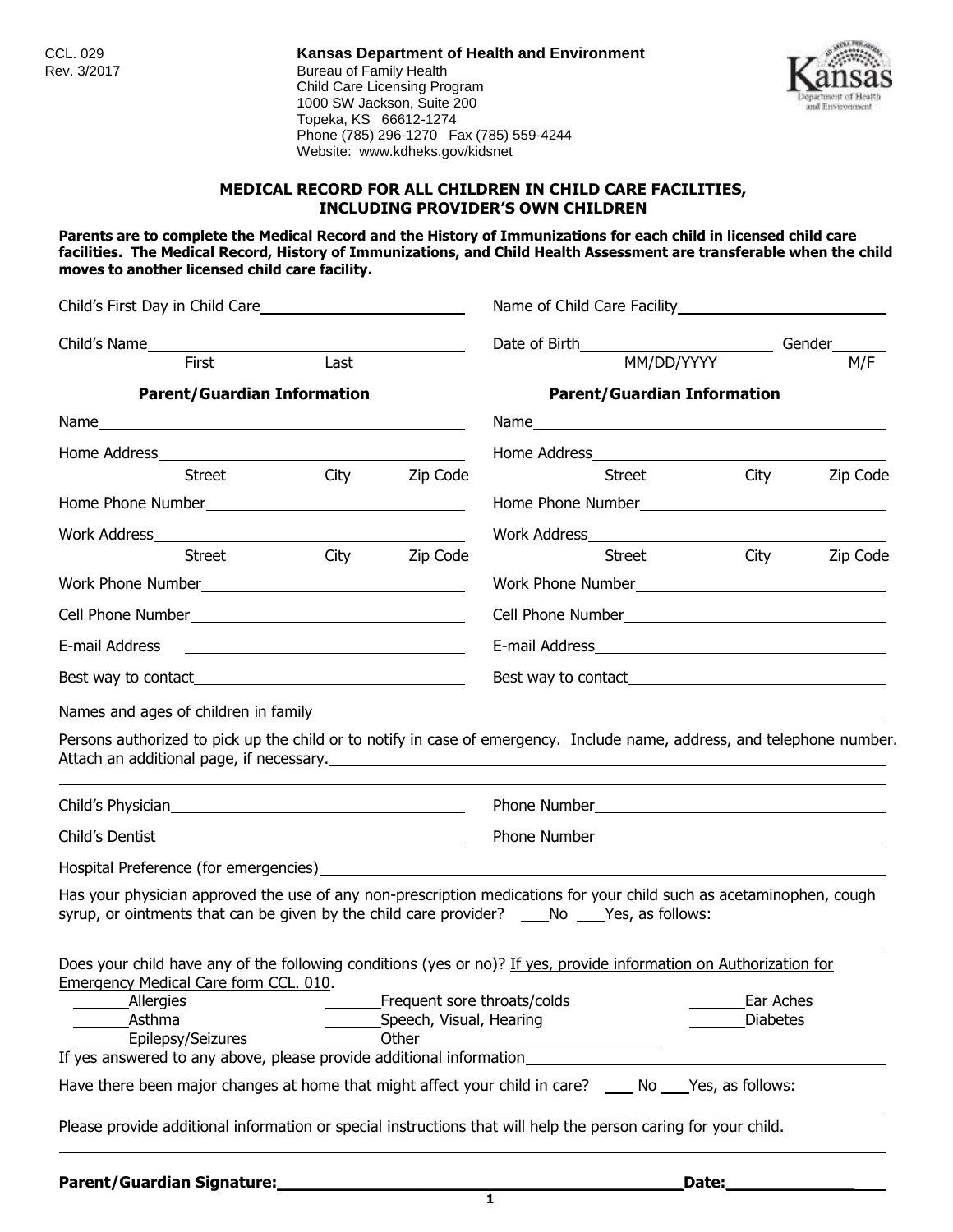#### **History of Immunizations**

**Required for all children in child care facilities, including the provider's own children. A Kansas Certificate of Immunizations (KCI) may be substituted for this form and attached to the completed Medical Record.**

| <b>Child's Name:</b> | Date of Birth: |
|----------------------|----------------|
|                      |                |

FirstLastMM/DD/YYYY

### **Section I. For a recommended schedule of immunizations, refer to the current schedule published by the Advisory Committee on Immunization Practices (ACIP).**

| <b>Vaccine</b>                                                              | Record the Month. Day and Year that each Dose of Vaccine was Received |                 |                                       |                 |                 |                  |
|-----------------------------------------------------------------------------|-----------------------------------------------------------------------|-----------------|---------------------------------------|-----------------|-----------------|------------------|
|                                                                             | 1 <sup>st</sup>                                                       | 2 <sup>nd</sup> | 3 <sup>rd</sup>                       | 4 <sup>th</sup> | 5 <sup>th</sup> | 6 <sup>th</sup>  |
| Diphtheria, Tetanus, Pertussis<br>(DTaP)                                    |                                                                       |                 |                                       |                 |                 |                  |
| <b>Poliomyelitis (IPV/OPV)</b>                                              |                                                                       |                 |                                       |                 |                 |                  |
| Measles, Mumps, Rubella (MMR)                                               |                                                                       |                 |                                       |                 |                 |                  |
| <b>Hepatitis B</b> (HepB)                                                   |                                                                       |                 |                                       |                 |                 |                  |
| Varicella (VAR)                                                             |                                                                       |                 | Hx of Disease:<br>Physician Signature |                 |                 | Date of Illness: |
| <b>Hemophilus Influenzae Type B (Hib)</b>                                   |                                                                       |                 |                                       |                 |                 |                  |
| <b>Pneumococcal Conjugate (PCV)</b>                                         |                                                                       |                 |                                       |                 |                 |                  |
| <b>Hepatitis A (HepA)</b>                                                   |                                                                       |                 |                                       |                 |                 |                  |
| **Recommended <8 mo of<br>Rotavirus<br>age; not required                    |                                                                       |                 |                                       |                 |                 |                  |
| <b>Influenza(Flu)</b> ** Recommended<br>annually >6 mo of age; not required |                                                                       |                 |                                       |                 |                 |                  |

# **Section II.**

# **Complete this section only if your child is exempted from the law requiring immunizations [K.S.A. 65-508(d)].**

| The following two options are the ONLY exemptions allowed by law. Please check either $(A)$ or $(B)$ below and<br>complete as required:                                                                     |  |  |  |  |  |
|-------------------------------------------------------------------------------------------------------------------------------------------------------------------------------------------------------------|--|--|--|--|--|
| $\Box$ (A) Certification from licensed physician stating that immunization would endanger child's life:<br>Exempt from following immunizations:                                                             |  |  |  |  |  |
| _DTaP/DT _______Tdap/TD _____Pertussis Only ______Polio ______MMR _____HepA _____HepB _____H <u>ib</u><br>PCV Varicella Other                                                                               |  |  |  |  |  |
| Date:                                                                                                                                                                                                       |  |  |  |  |  |
| $\Box$ (B) My child is exempt under the law from immunizations. As the Parent or Legal Guardian, I state<br>that I am an adherent of a religious denomination whose teachings are opposed to immunizations. |  |  |  |  |  |

## **Section III.**

ſ

| <b>Parent/Guardian Signature:</b> | Date. |
|-----------------------------------|-------|
|                                   |       |